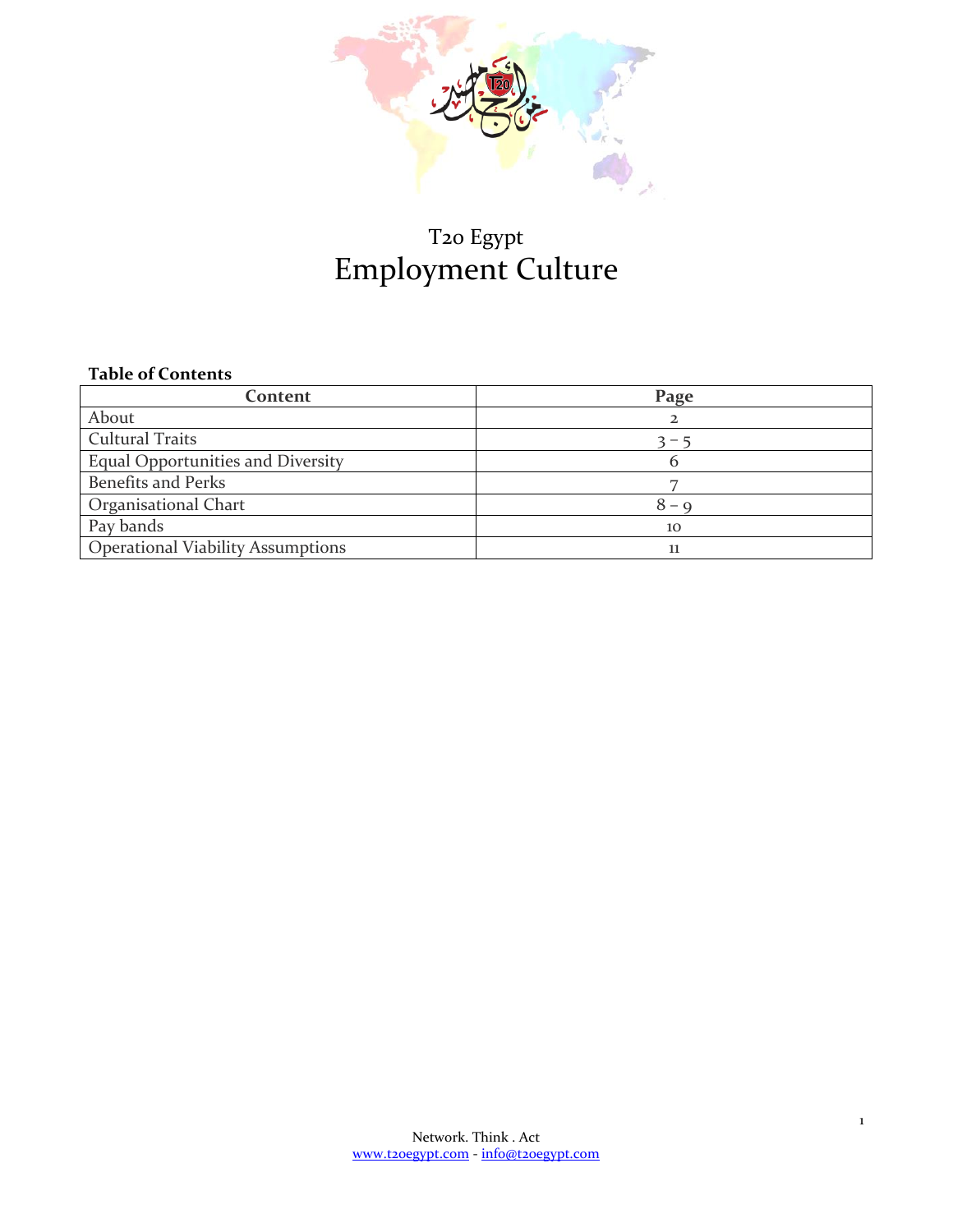

### About T20

**T20** stands for Top 20 International Business Schools.

A non for profit membership association for Egyptian graduates of top 20 international business schools and top tier global consulting firms; with a vision to capitalise on members' wealth of executive capabilities for the greater benefit of various developmental and reform initiatives in key priority sectors in Egypt.

**T**20 **Egypt** is a Think/Action tank with a wealth of executive capabilities of Egyptian Cclass executives, business leaders, Entrepreneurs and high profile governmental officials with a mission to help our country. We are a high profile network of C-Class Executives, Business Leaders, Entrepreneurs and Investors in the areas of: (Investment - Strategy - Leadership Excellence - Education - Oil and Gas - Entrepreneurship - ICT - BPO - SOEs - Bio-chemistry - Trade - Industry - Mining - Finance).

We are looking to create strong initiatives and campaigns that result in sustainable constructive impacts in social innovation and community resourcefulness. The future ensures those companies, who will be doing more to tackle priority reform and sustainable development areas will hold through as the competitive brands of the future and the ones who successfully see those challenges as opportunities for innovation, rather than risks to be alleviated. We offer CSR concept design, consultation and support execution of initiatives from concept to completion. We aim to create impact through the creation of impactful **partnerships** and **events** in the following thematic areas:

- 1. Government Reform: Based on government request and mandate as and when needed; we provide support on strategic reform initiatives through the abundant wealth of our members' potentialities, expertise and calibers. In addition, we seek every opportunity to work in collaboration, partnership and in empowerment of the government in line with their strategic initiatives and projects.
- 2. International Representation and Diplomacy.
- 3. International Development Projects.
- 4. Economic Evolution.
- 5. Digital Transformation Journeys.
- 6. Knowledge Innovation.
- 7. Integrative Health and Wellness.
- 8. Global Cultures and Agile Thought Leadership.

Please read thoroughly through our [website.](http://www.t20egypt.com/)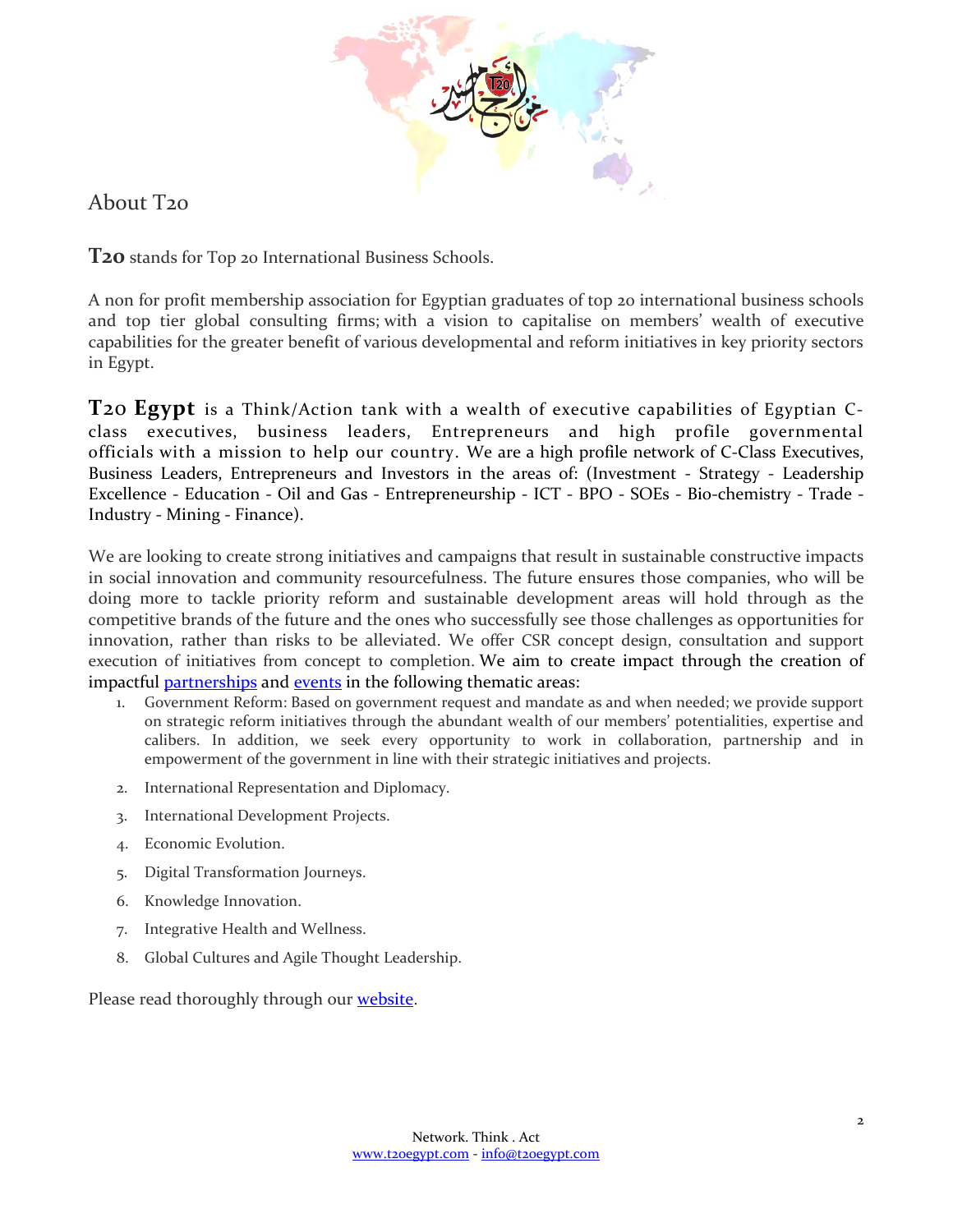

# Cultural Traits

We seek highly competent calibers that understand the value and potential with the T20 network and can enthusiastically commit to working with our team in building and creating the best way forward.

T20 Egypt believes in the quality of education, but without putting this education into effective use, growing one's skills, competencies, continued professional and academic development and bringing into effect a great spirit and added value to the greater team.

We belong to a community of those who have aspired to become the best and worked hard to make it happen. Therefore, if you think you have the following competencies and traits. Please connect with us on the position you see most convenient from our vacancies list.

#### **You are an intra-preneur!**

You understand what it is to join a start-up culture, take risks, excavate opportunities, and connect the dots to get the best results and opportunities, resourceful and creative! You are a self-starter with inner drive of passion and motivation.

#### **You own it!**

You have pride in what you do, have personal quality standards that you are committed to achieve at all times in alignment with T20 quality assurance and standards operations.

#### **You are a community enabler!**

You engage and communicate in showcasing how we work within the team and outside of it in a way that aligns to our strategic goals and brand image.

#### **You are a Brand Champion!**

You show highest standards of professionalism at all given times. Therefore, by any shape, mean or form, you are not lazy! You do not waste time at work neither claiming unnecessary breaks or unnecessary longer than usual breaks. You do not engage in any gossip centres of any kind. You have purpose at all times, respects the fact that is paid time and the only reason this is paid, it is because of someone' belief, passion and dedication in the immense value we bring as an association and in making it happen!

#### **You are mature about your energy!**

This is to say you are a positive energy generator. You create clear purpose, effective presentations and promote positive energy for the people you want to work with, either this is your direct colleagues or externally outside of your team.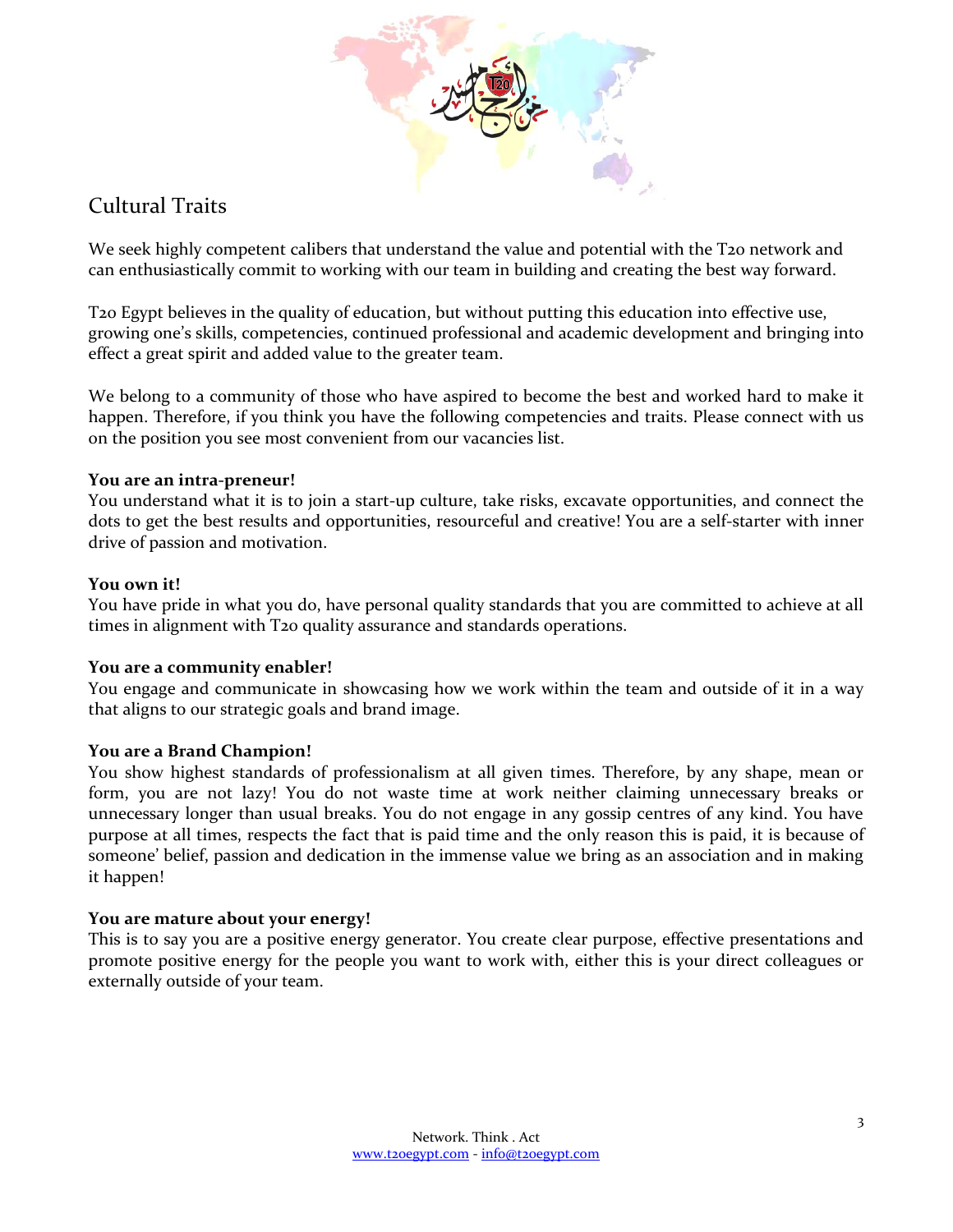

#### **You are a business Savvy!**

You know what you are talking about and if you do not you make a real effort to learn, grow and build knowledge. You have business adeptness that drives your inner curiosity to achieve more, learn more; get in-depth information about gaps, opportunities, potential business development lead. Moreover, while you are at it! You are doing it all with class! You display and work to achieve high business acumen levels at all times.

#### **You are a connector!**

You are making extensive efforts to listen intently and create opportunities to understand others' better; moreover, you take measure and invest efforts in putting this understanding in appreciated practical execution of the needs of T20 and affiliated ecosystem, stakeholders, etc. You ensure building trust and growing respect and more especially with those who have different views.

#### **You are a multi-tasker!**

You enjoy your work naturally and is convinced that it is a choice you have made to make a life! Therefore, you find it easy to be responsive at all needed time and surf life with multi-tasking.

#### **You "Walk the talk".**

All corporate environments ask for ethics at the workplace, we are practical about it. Ethics and core values without real on the ground execution mean nothing and therefore we would want to ensure that those who belong to our team are able to think of the professional benefit of others as well themselves, have a collaborative spirit, an inner guard that drives them to respect themselves and others especially those who are different. You do not eavesdrop nor dip your nose in others' businesses; you do not blame, point fingers, complain, negatively nag, or bombard anyone with your negative energy! You are straightforward, honest to the highest degree and understands the value of a word and its equivalent impact in action! So ideally, that would mean, you use words wisely and you only speak when you have something valuable to add!

#### **You are accountable.**

You put the best of work quality in order to meet your commitment. In addition, at all times showing real dedication to the long terms vision of the organisation.

#### **You are confident!**

Now we know this is a life-long journey, but hey, we believe that personal dedication to learning and development, as well as, openness to new experiences foster miles ahead in personal best and confidence. You are not ashamed of being wrong and believe this is a route to learn it the right way, withstanding you do your best to get it right! You are not afraid of losing and start all anew the next morning with the same stamina and resilience.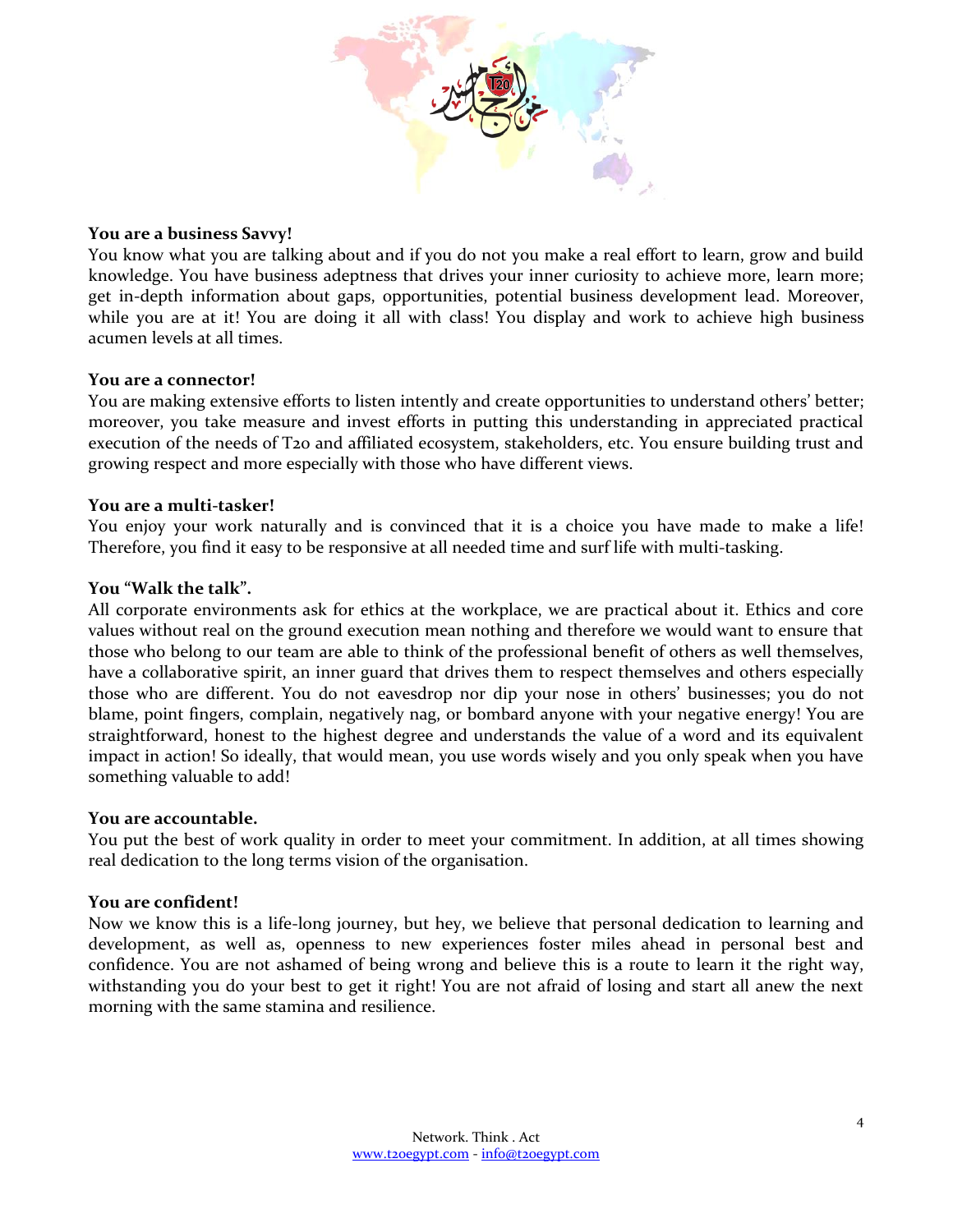

#### **You are an influencer!**

You communicate clearly and effectively, you work at all time to become a PR magician by connecting the right dots so you have lit up networks at all possible times. You relate communications to circumstances and know how to tailor make and phrase your messages without affecting the quality and accuracy of the content. You are creative and adaptable when using a range of creative approaches to inform, persuade, extend beyond logical argument to influence decisions and actions in a way, which is inclusive, and engaging. You follow through with patience until you have consolidated results and never give up!

#### **You make it happen!**

You have a can-do, go-getter attitude. At all times, you provide constructive feedback withstanding the value, time and attention people around you are giving you. You deliver clear on-the-ball results, whilst challenging yourself and others to deliver and analyse how better results can be achieved. You achieve stretching results when faced by obstacles, uncertainty and throughout change.

Whether you are joining our team as a rising star or someone who has already rocked in their career, we hope that you shine in our environment and grow to a different dimension of your learning curve that serves your career aspirations. This is an environment for those who have personal pride to the best they can be.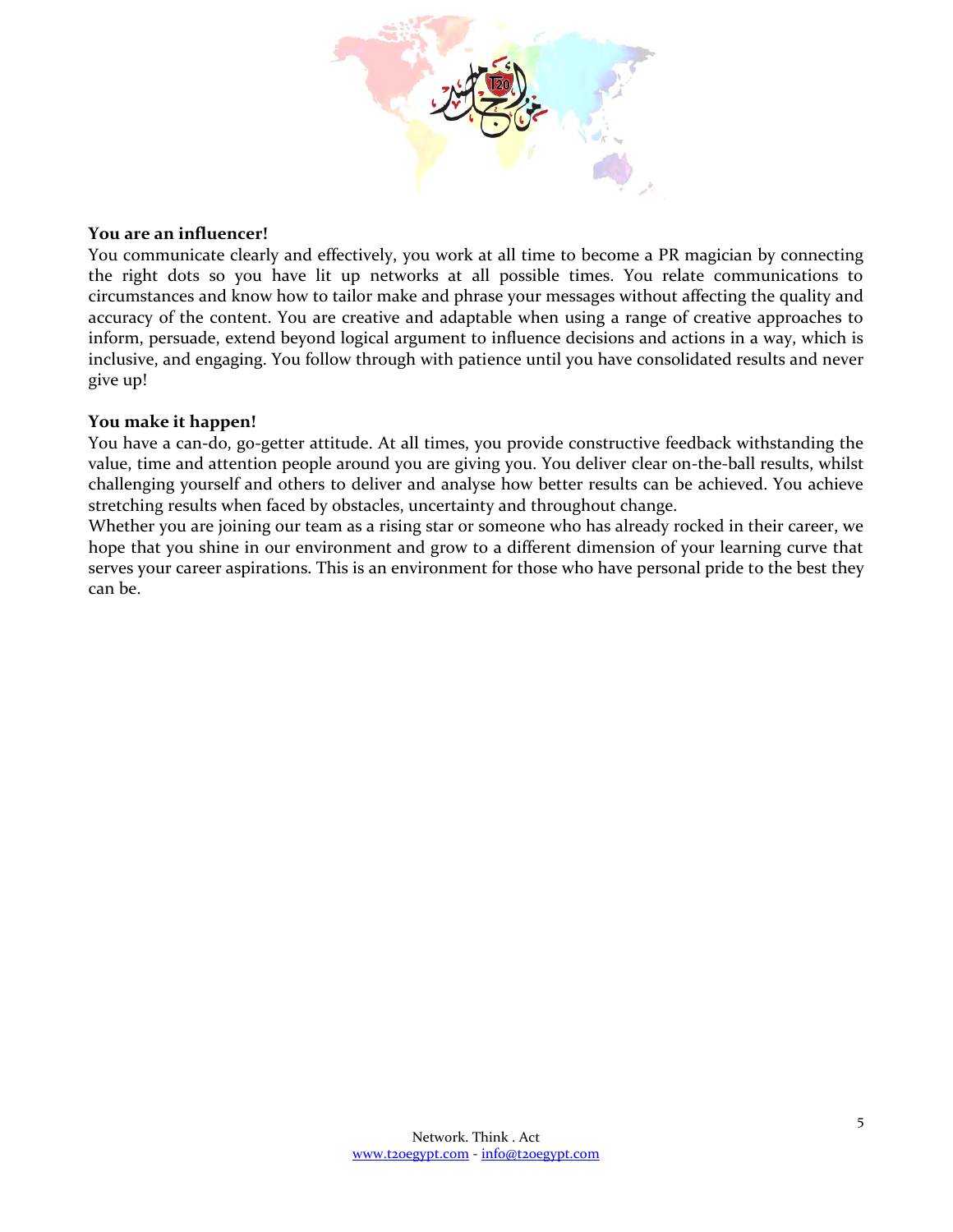

# **Equal Opportunities and Diversity**

We want T20 Association to be an inclusive place to work. We aim to create opportunities for everyone with no differentiation made due to age, sex, disability, ethnicity or race, gender, religion or belief, or sexual identity.

We are committed to making sure there is no un-justified discrimination in our processes for recruitment and selection, performance management and pay, and that promotion and retention is fairly granted across all our operations. Our work is based on building meaningful, enduring and respectful relationships across different cultures. We cannot do this without a strong commitment to equality, diversity and inclusion.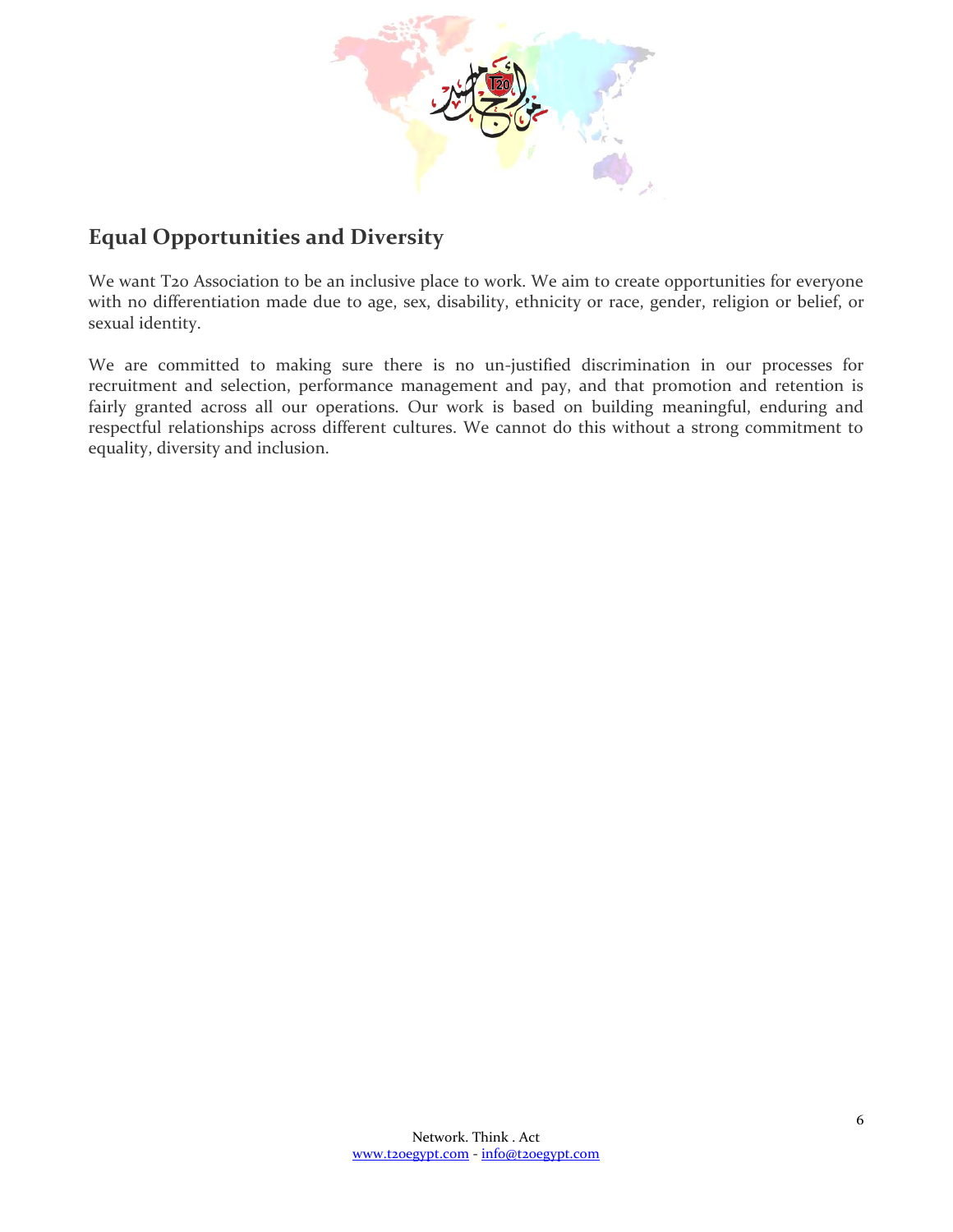

# **Benefits and Perks**



- Salary increase is based on:
	- o Annual performance/KPIs.
	- o Achievements as per outlined and agreed with your line manager.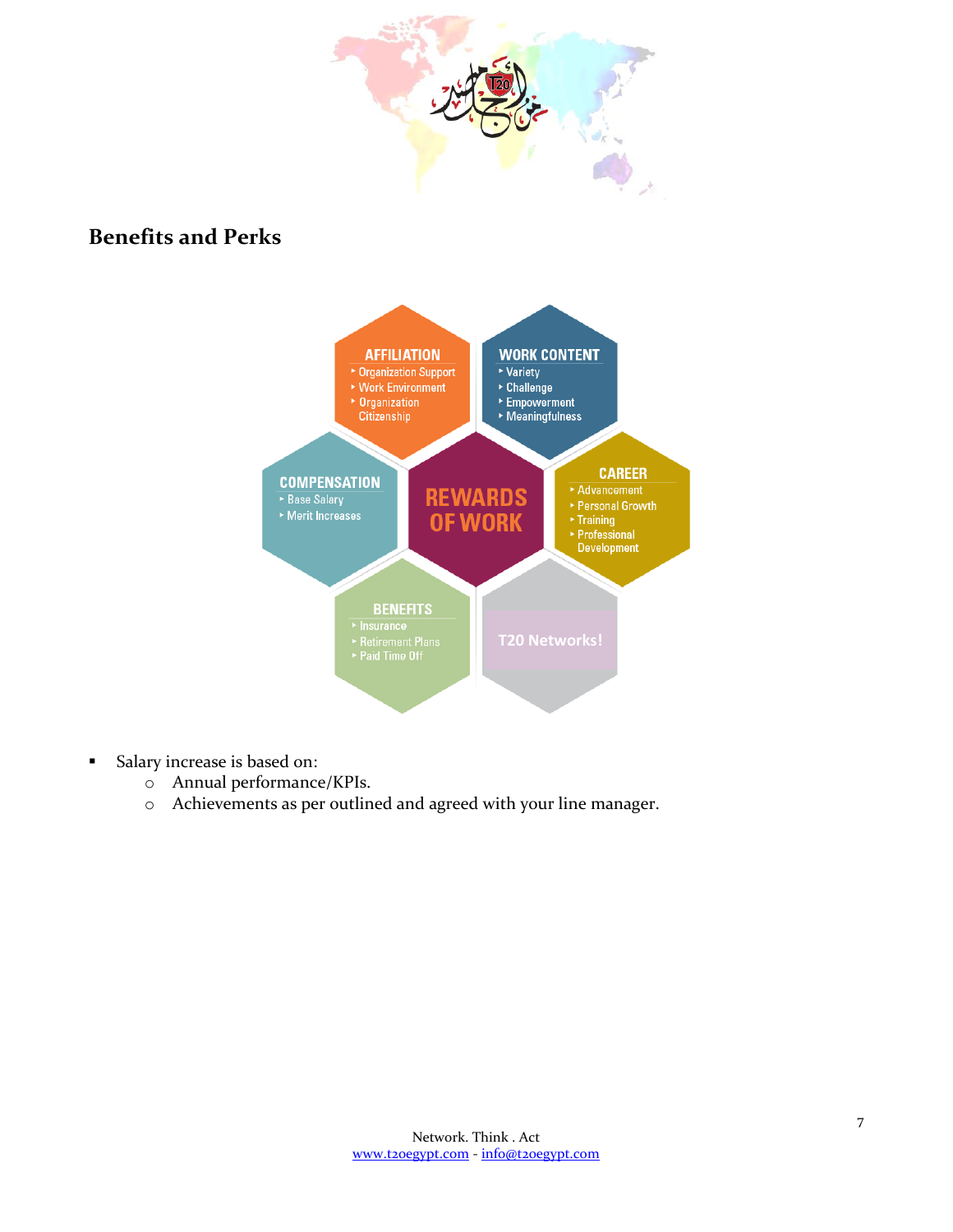

### Organisational Chart (October 2020 – October 2023)



# Business Function Brief Profiles:

#### **Community Outreach:**

- online and offline marketing
- Events production from concept to completion.
- Members database management.
- Influencing marketing campaigns.
- Speakers, suppliers and vendors database production and management.
- **Procurement process management in close collaboration with Legal and Financial Administration Manager.**
- Value added content management from concept to completion.
- Managing all updates relevant to content in online and offline marketing tools and supervising designing, printing, quantities, quality standards and distribution of marketing collateral in all required events for T20 including business meetings packages, conference kits, workshops,…etc.
- Creation and managements of all T20 members gathering events.

#### **Strategic Partnerships and Advocacy**

- Producing and managing sponsors and partners' list from concept to completion.
- **Creating sponsors for all T20 events.**
- **Pitching and raising sponsorship funds.**
- **Production and managing the T20 Business development and growth strategy in close collaboration with other**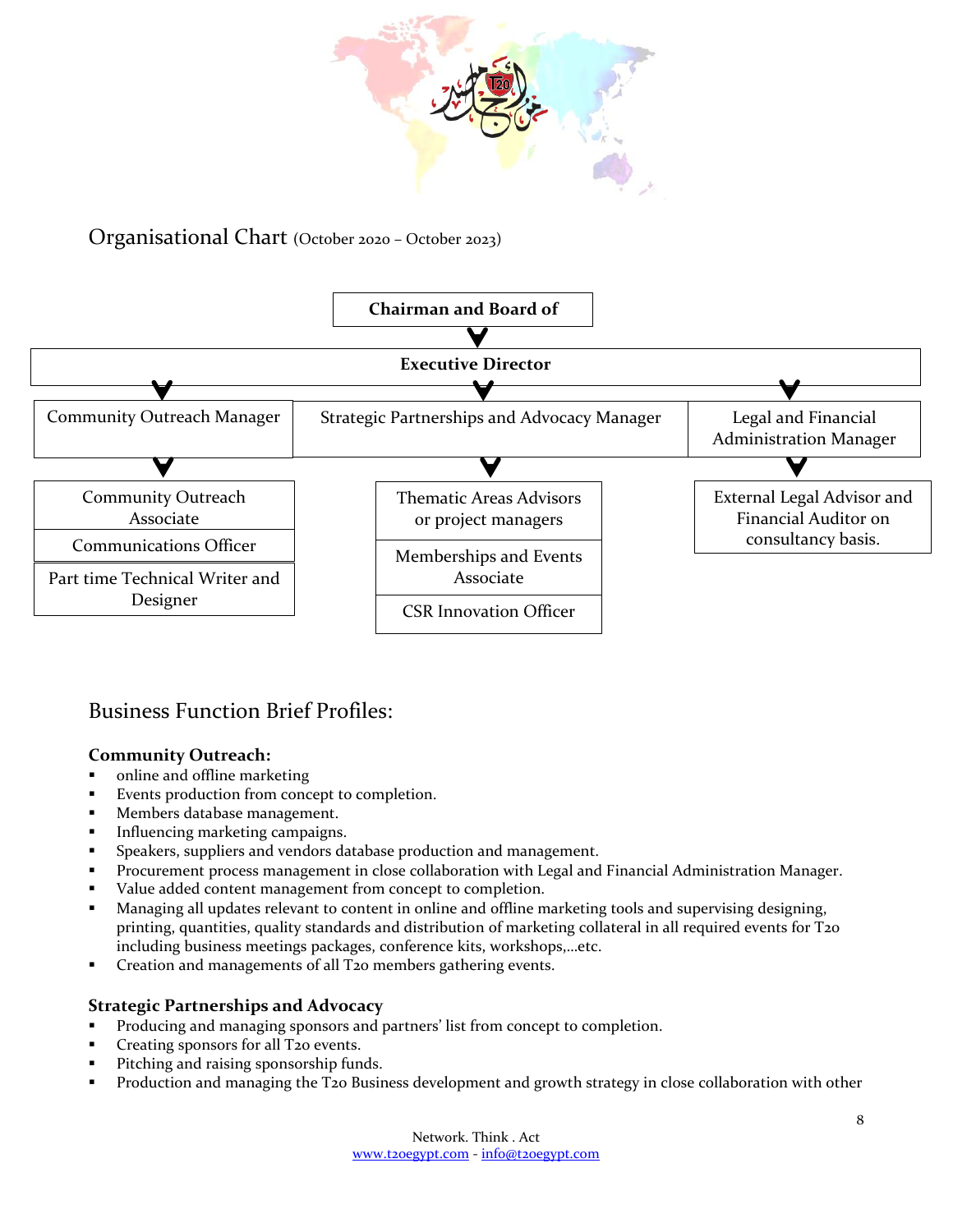

departments.

- Creating business development opportunities and leads through advocacy campaign in close collaboration with Community Outreach team.
- **Managing the growth of the T20 members and when necessary managing or creating T20 Chapters/volunteers.**
- **Thematic areas programming and advising.**
- Annual CSR initiatives proposal and budgeting plan.
- Suggested partners list in close collaboration with Partnerships and Advocacy team.
- **Fundraising management from concept to completion.**
- **International development collaboration projects from concept to completion.**
- **Technical content development from concept to completion.**
- **Managing and sustaining governmental relationships.**
- Creation and management of T20 relevant expertise consortia to ensure best practices for all T20 high profile events and projects.

#### **Legal and Financial Administration**

- Creation and timely execution of all necessary action plans to ensure all oragnisational operations from top to bottom are functioning in the best practice possible in line with governmental laws and regulations as per MoSS.
- Creation and timely communication and approvals for annual budgets, annual forecasting budgets (With closely with departmental managers) and procurement processes.
- Ensuring all signing and approvals to process any financial commitment on the organization is made in effective and timely manner.
- M&E and due diligence support to all areas of organizational operations.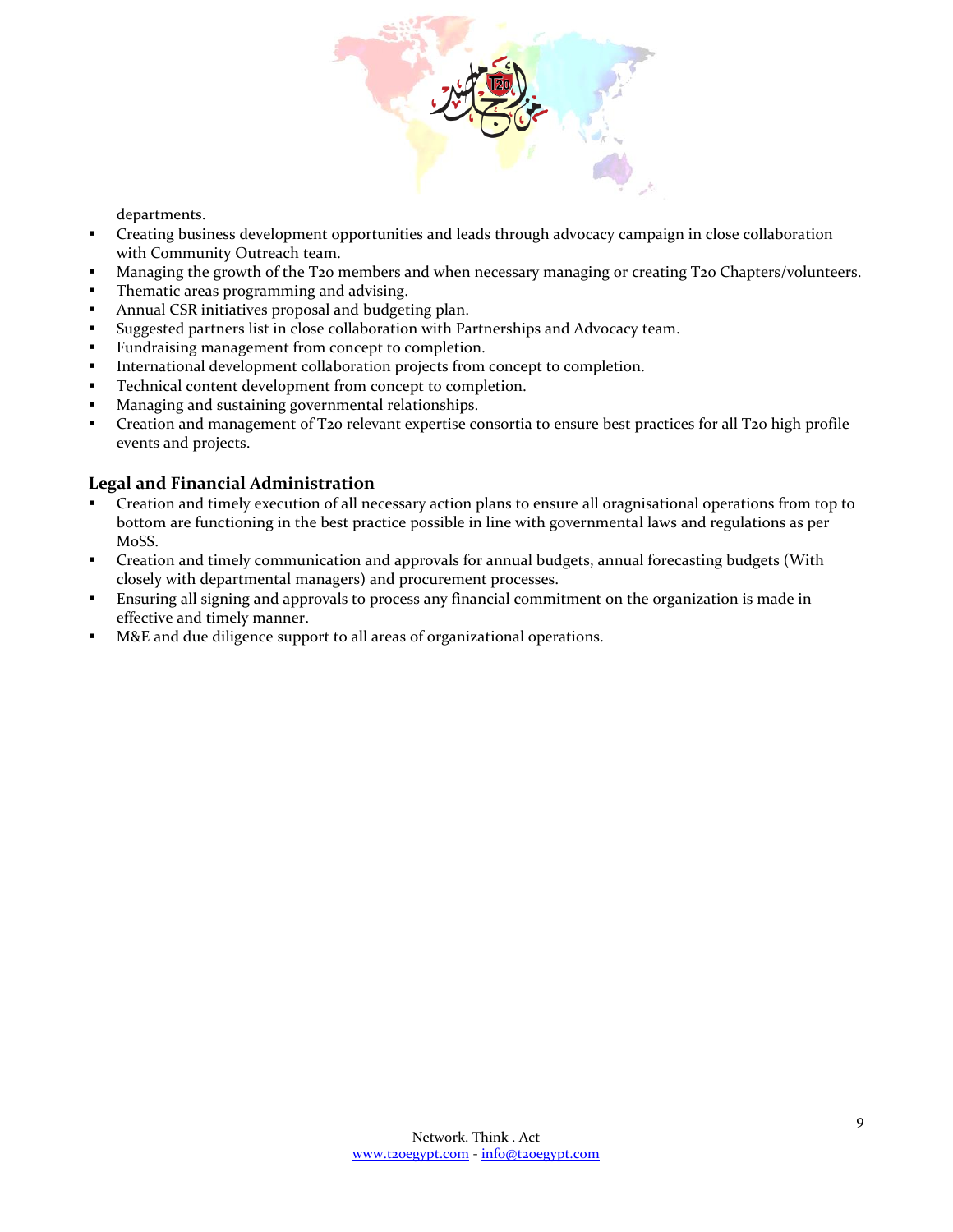

# T20 Pay bands

| Level     | <b>Responds to</b>          | <b>EGP Per month</b> |
|-----------|-----------------------------|----------------------|
| Payband 1 | Senior Leadership           | $30 - 55$ K          |
| Payband 2 | Middle Management           | $15 - 20$ K          |
| Payband 3 | Young and experienced       | $7 - 10$ K           |
| Payband 4 | Fresh graduates/entry level | $3 - 5K$             |

Mobile and transportation allowances are provided as needed.